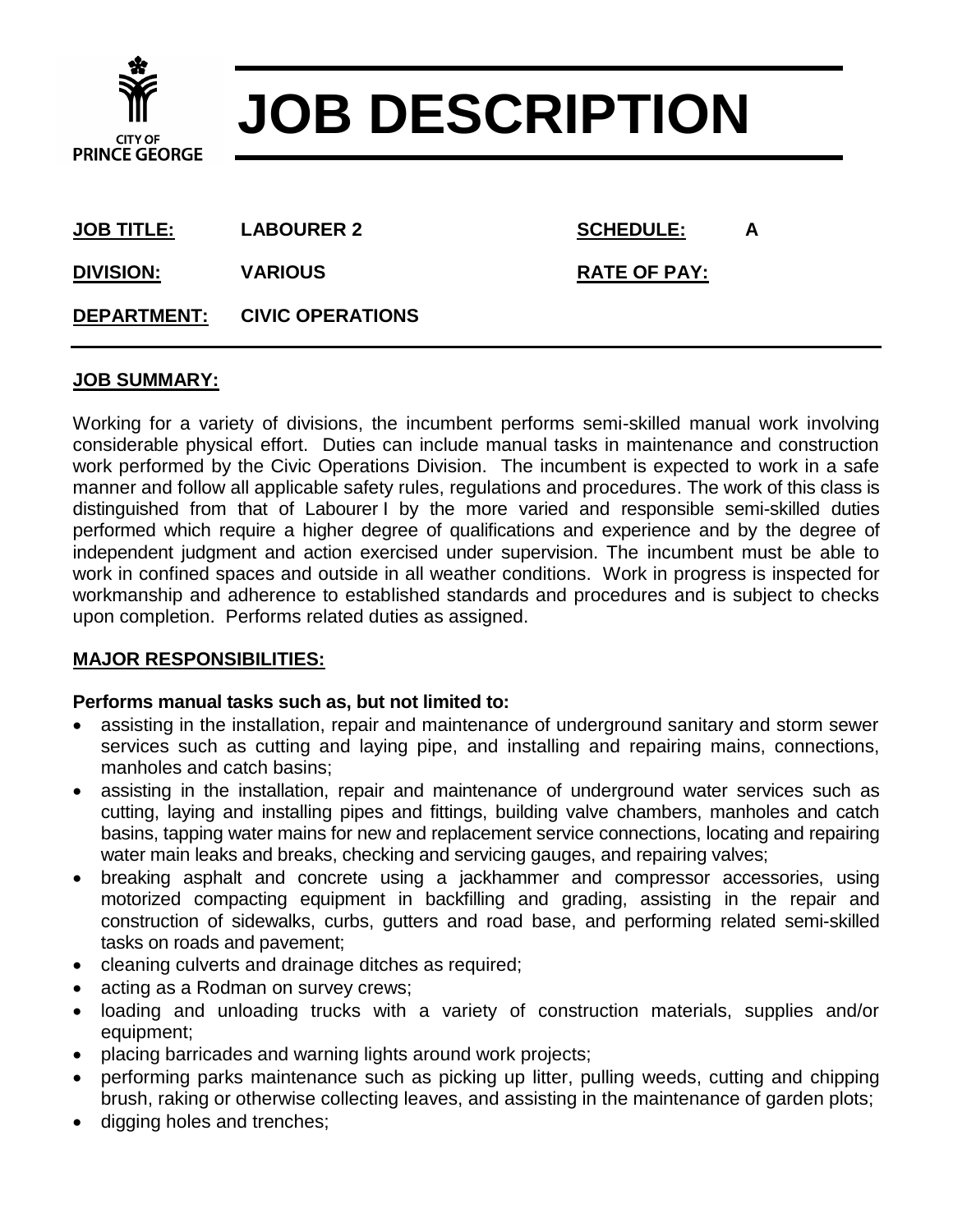Labourer 2 Page 2

- operating hand mowers and weed trimmers;
- assisting in the construction and repair of fences and other City structures;
- cleaning up after construction activities or around buildings and yards;
- sorting salvage materials, as required;
- assisting with mixing cement, pouring concrete, breaking concrete, shoveling and leveling sand and gravel, and removing forms;
- assisting with crack sealing activities;
- assisting with survey measurement activities; and
- assisting with winter snow operations shoveling, snow blowing and spreading anti-slip materials.

#### **Performs physical activities such as:**

- $\bullet$  lifting and carrying objects weighing up to 50 lbs./23 kg.;
- walking, standing, bending, lifting, and carrying for extended periods of time;
- using common hand tools needed for routine maintenance and repair tasks for extended periods of time; and
- working in confined spaces.

#### **QUALIFICATIONS:**

**Education:** Completion of Grade 12. A valid WorkSafe BC Occupational First Aid (OFA) Level 1 certification is considered an asset. If no OFA Level 1 certification, the incumbent will be required to complete this training within one (1) month of date of hire. Confined space entry training is also considered an asset. If the incumbent does not have this training, it must be completed within six (6) months of date of hire or on the next available date offered through the City, whichever is soonest.

**Experience:** One year of previous labour experience in the construction and maintenance field. Experience in the work of the division where the vacancy arises.

**Knowledge and Skills:** Sufficient physical strength and stamina to perform the required duties. Knowledge of the methods, materials, tools and equipment used for the work processes in the division where the vacancy arises. Ability to perform a variety of semi-skilled construction and maintenance tasks. Skill in the operation of a variety of hand and power tools used in the work. Demonstrated ability to use materials, and operate equipment, in a safe and efficient manner. Knowledge of the methods used in performing required duties. Ability to recognize, report and/or rectify actual and potential safety hazards. Ability to read and follow detailed oral and written instructions. Ability to exercise independent judgment in carrying out assignments. Demonstrated commitment to customer service. Ability to work within a team environment. Ability to deal courteously, tactfully and diplomatically with members of the general public as well as internal customers and co-workers. Knowledge of WorkSafe BC regulations, occupational hazards and safe work procedures as it relates to the position, including but not limited to bullying and harassment, working alone and other significant hazards.

| Yes. Valid BC driver's license, unrestricted Class 5. |
|-------------------------------------------------------|
| Yes. City-owned vehicles.                             |
|                                                       |
| Yes.                                                  |